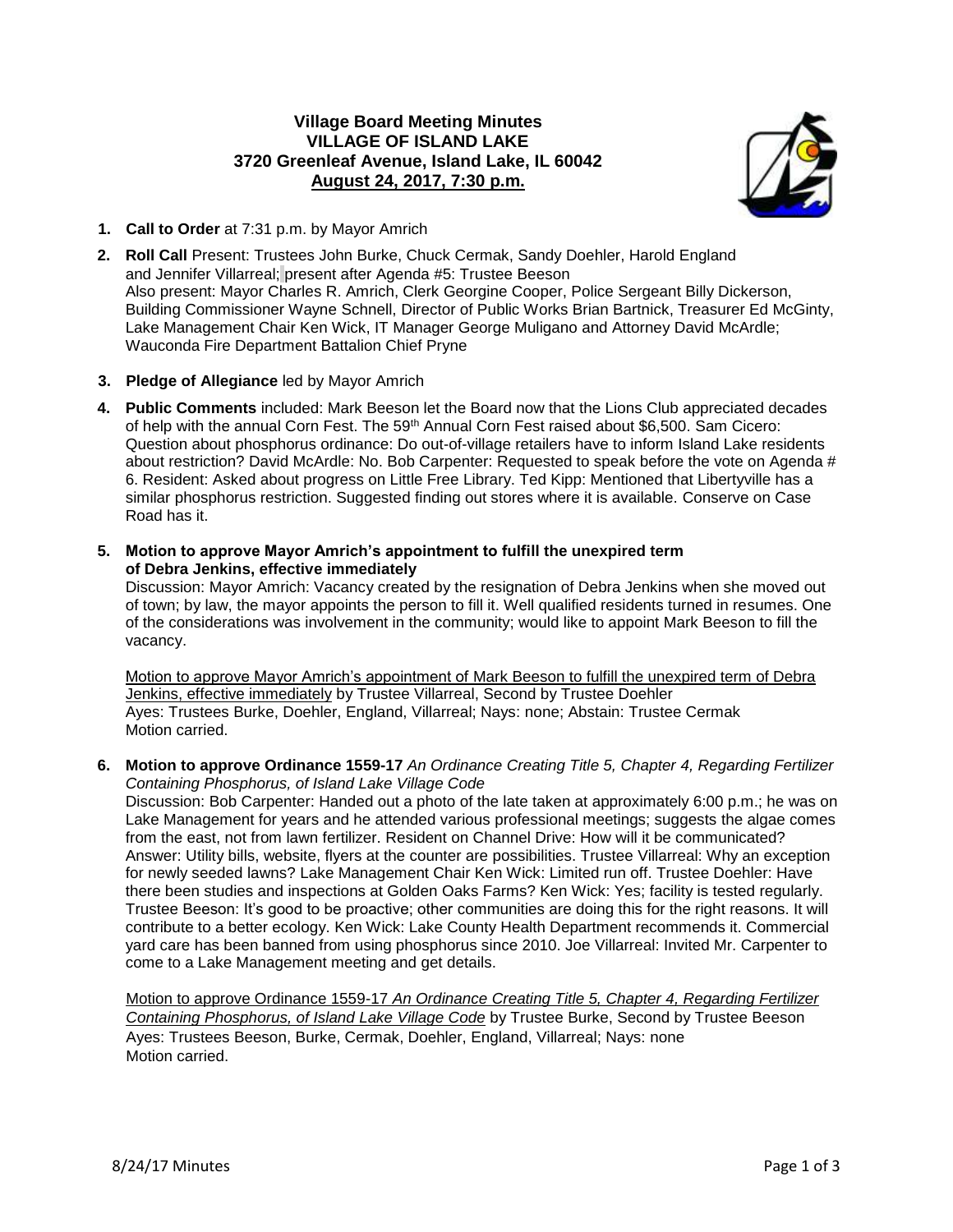**7. Motion to approve Ordinance 1560-17** *An Ordinance Amending Title 6, Chapter 5 Criminal Offenses, of Island Lake Village Code*

Discussion: David McArdle: Chief Sciarrone suggested adding "the bridge" to our existing ordinance. Chief Sciarrone: A resident observed kids jumping off the bridge and was concerned.

Motion to table Ordinance 1560-17 *An Ordinance Amending Title 6, Chapter 5, Criminal Offenses, of Island Lake Village Code* by Trustee Doehler, Second by Trustee Burke Ayes: Trustees Beeson, Burke, Cermak, Doehler, England, Villarreal; Nays: none Motion carried.

**8. Motion to authorize Mayor Amrich to sign and accept the Village of Island Lake Easement Agreement with Jennifer Kipp relating to 3625 Eastway Drive, Island Lake, IL**

Discussion: Mayor Amrich: It's an easement for a storm sewer. Public Works Director Brian Bartnick: Water comes off Rose Ave. This will redirect it to Eastway. Trustee Cermak: This puts more storm water into the lake that we're trying to keep clean. Brian Bartnick: The road is being eroded. Most storm water ends up in the lake. Trustee Villarreal: Was this a resident complaint? Response: No. It's been running through years picking up more dirt and landscape debris.

Motion to authorize Mayor Amrich to sign and accept the Village of Island Lake Easement Agreement with Jennifer Kipp relating to 3625 Eastway Drive, Island Lake, IL by Trustee Villarreal, Second by Trustee Doehler Ayes: Trustees Beeson, Burke, Cermak, Doehler, England, Villarreal; Nays: none Motion carried.

## **9. Motion to approve 2018 Lakefest dates of July 6, 7 and 8**

Discussion: Mayor Amrich: Do we have the carnival lined up? Trustee Beeson: Yes. It is tight with the 4<sup>th</sup> of July picnic but we had a great turnout for both. Skinner does large towns and counties and we are fortunate to have them.

Motion to approve 2018 Lakefest dates of July 6, 7 and 8 by Trustee Doehler, Second by Trustee Burke Ayes: Trustees Beeson, Burke, Cermak, Doehler, England, Villarreal; Nays: none Motion carried.

## **10. Discussion of EMA Plan**

Trustee Villarreal: Talked to Calvin Clay about the opportunity. He would like to get together with Wauconda Township for collaboration on a mock event. He needs time to put that together. Trustee Doehler: What is the impact on the cost of a dual event? I'm all for partnering on this.

- **11. Mayor Comments** included: State of IL Resurfacing of 176 project for 2018 will include repairing sidewalks and making them ADA accessible. Highwood Lakes repaving will take place the week of September 5. Jim Ott, bass fishing coach for Wauconda High School, would like to sell firewood as a fundraiser on 2 Saturdays; would like to hold it near our wood chip pile. Brian Bartnick suggested a park where access was better—Converse Park, for example. Trustee Villarreal: Make sure would has no ash bore. Mayor Amrich: I've been bombarded with emails RE: Circus over 15,000 so far; PETA is asking us to consider eliminating elephant acts or discontinuing the circus.
- **12. Trustee Comments** included: Trustee Doehler: has seen many social media posts about circus issue; it would be good to find an alternative; last concert in the page on 9/8/17 (Dupage Band). Mike DeValle of Wauconda Fire District attended the last Events Meeting; he talked about regulations we will need to adhere to; explained that fire district will loan us mobile radios for communication. Ice cream machine cannot be used at public events due to health department regulations. Trustee England: Welcome back to Mark. Trustee Villarreal: We could eliminate some circus acts by agreement; asked about open position for accounting. Let's get job description and advertise. Treasurer McGinty: We are interviewing and also waiting for more recommendations from Auditor George Roach. Mayor: George Roach was not available for tonight's meeting. Trustee Villarreal: Brought grandchildren to Corn Fest for the first time; both enjoyed event; commended Lions Club on the event. Trustee Beeson: Last year the percentage of human vs. animal acts increased; thanked supporters and was happy to be here;